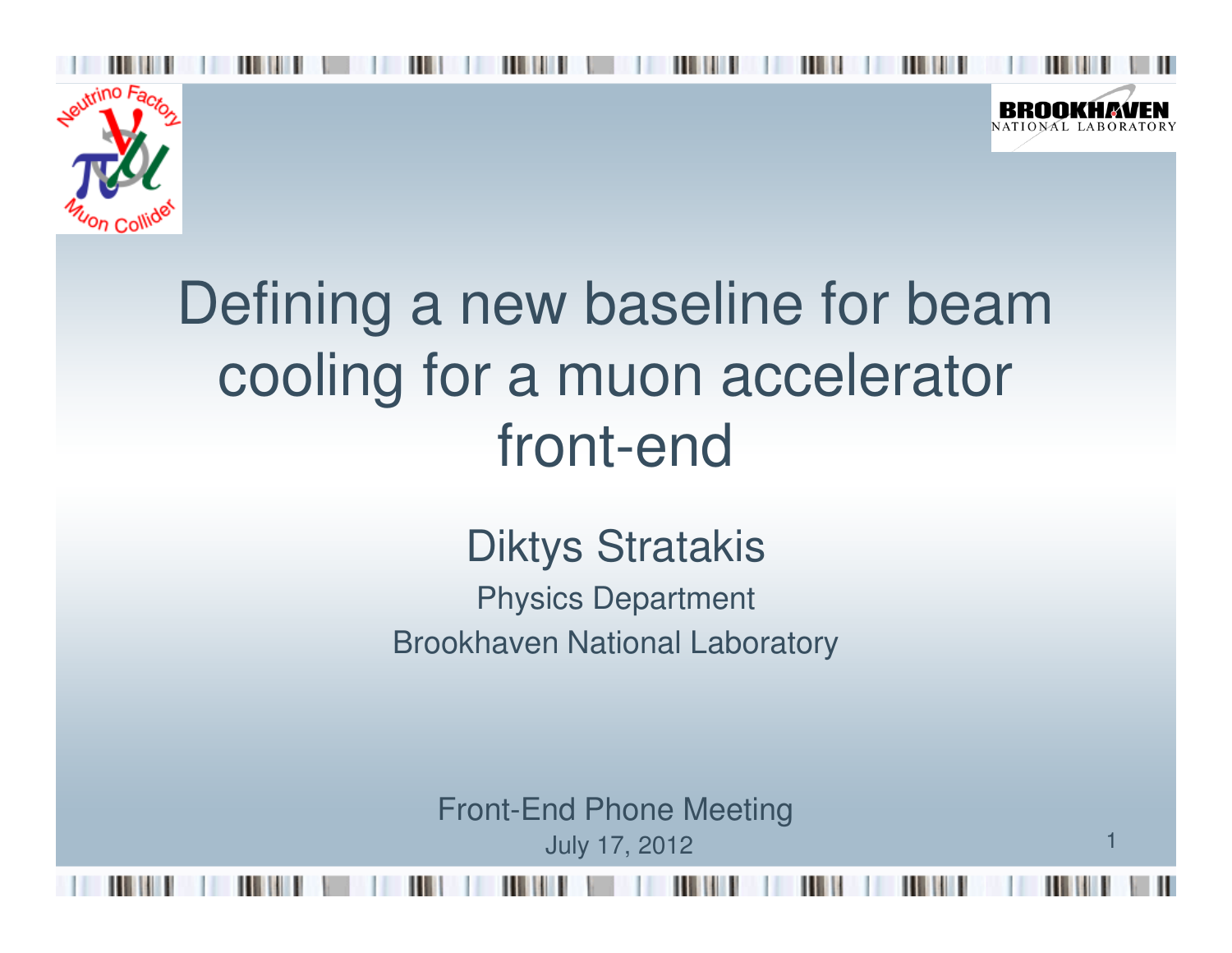## **Outline**

- • Review existing baseline with:
	- •Engineer requirements for buncher & rotator
	- •Engineer requirements for cooler
- $\bullet$  Compare this baseline with a bucked coiled front-end with:
	- •Bucked coils on rotator
	- • Bucked coils on cooler (schemes with longitudinal bucked coils and radial bucked coils)
- • New: After optimizations the bucked coil scheme underperform only 13% instead of 20% (reported 15 days ago).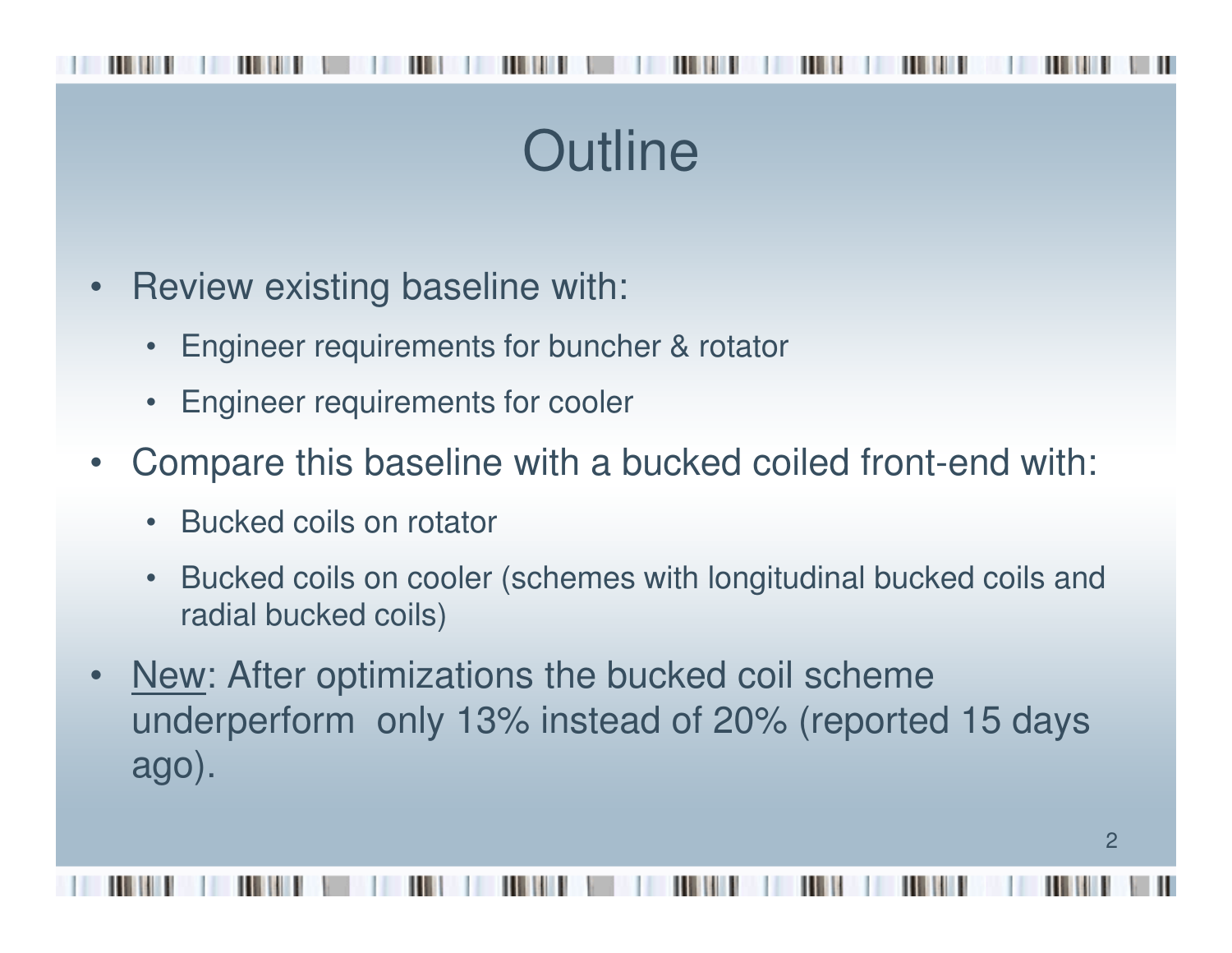### New Buncher/ Rotator for Baseline



 $\bullet$  Simulations suggest that it is safe to increase the gap up to g=0.50 m without loss of performance or presence of stop bands

3

•Conclusion: Keep g=0.431 m (see engineers report)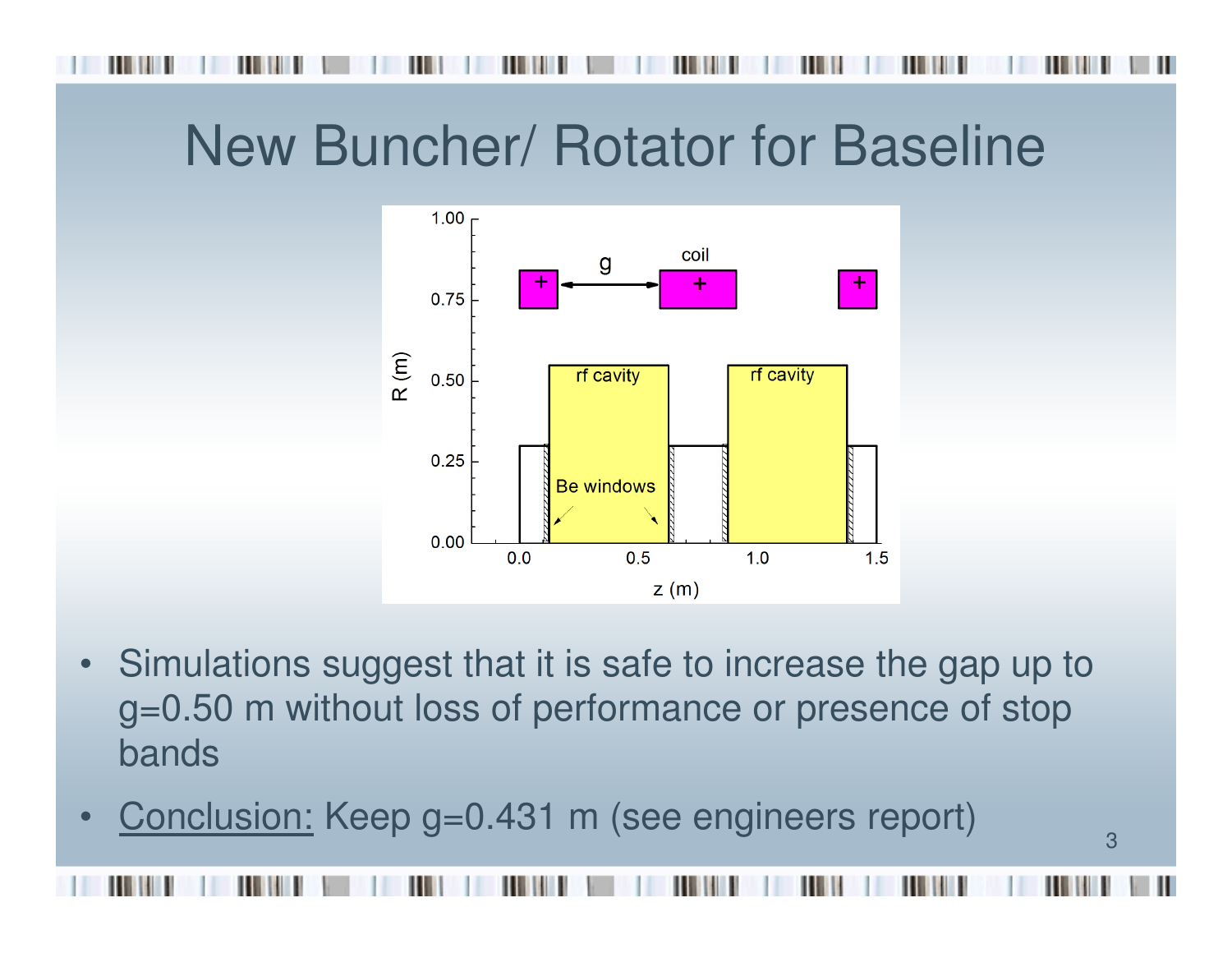#### New cooler for Baseline (empty cell)



- •There is a loss of  $~5\%$  if empty cell is after 5 cavities
- •Conclusion: Keep a group of five cavities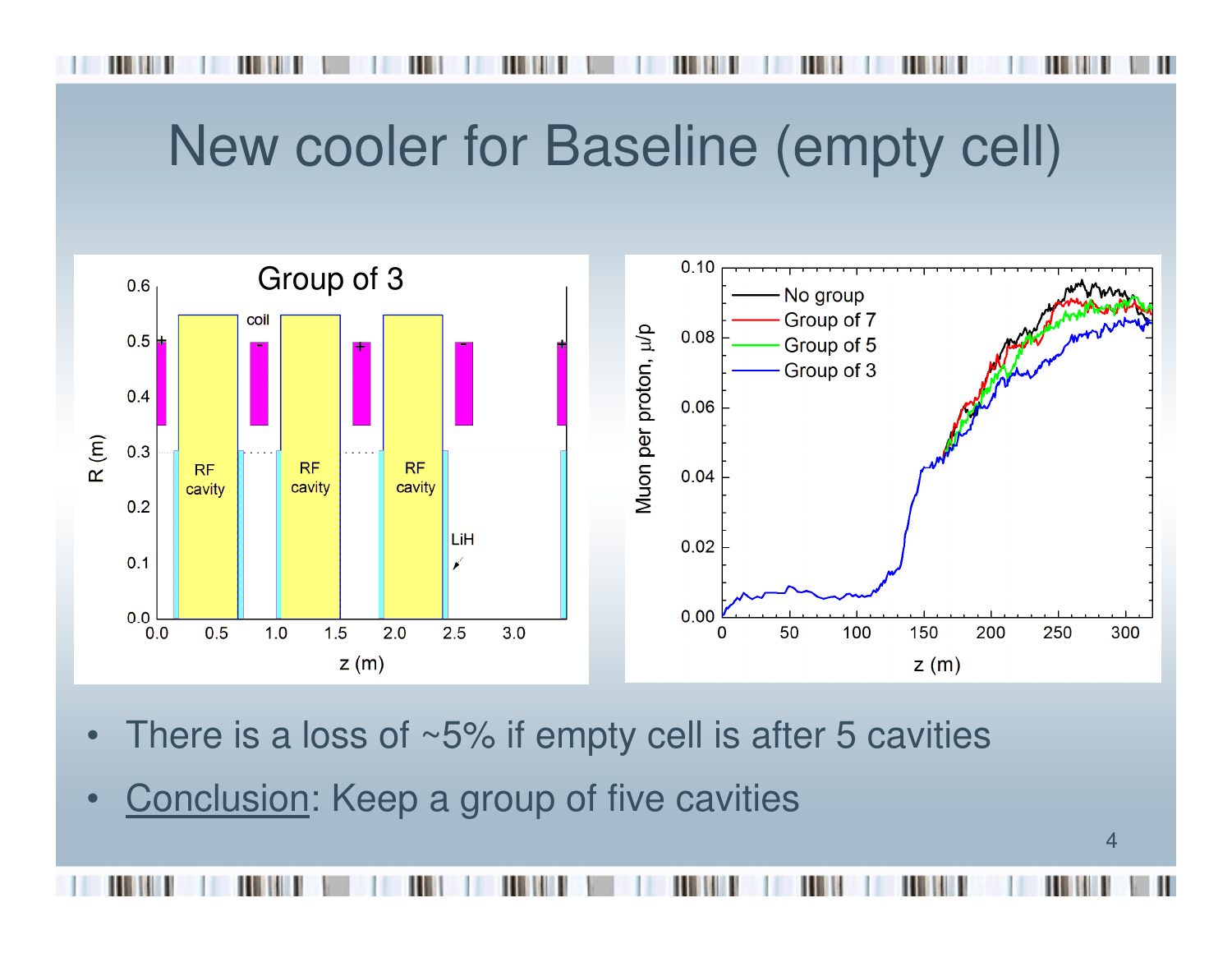#### Bucked Coils for Phase-Rotator



•There is a loss of ~3-5% when adding bucked coils on phase rotator. Not a big problem!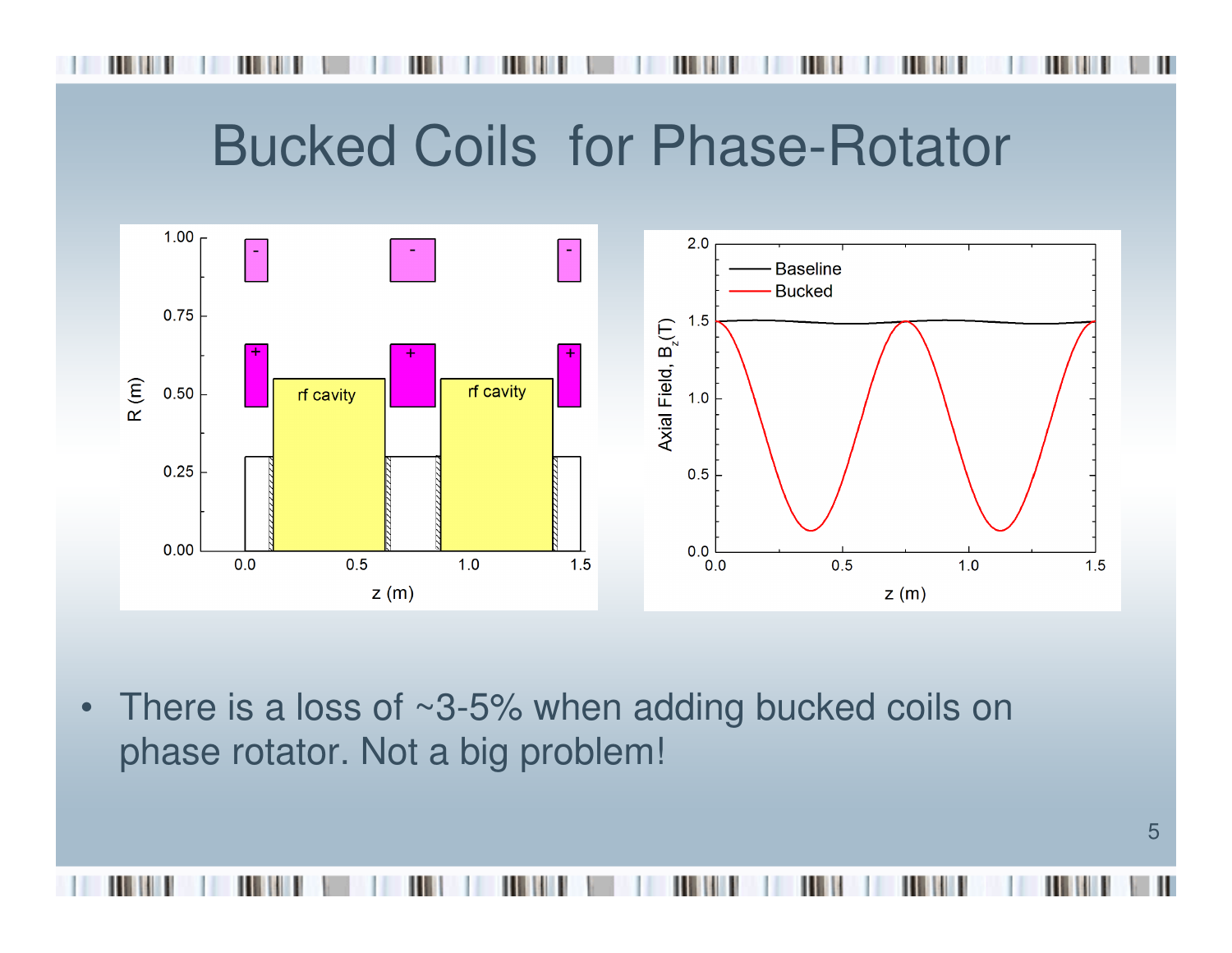#### Bucked Coils for cooler: Two schemes



6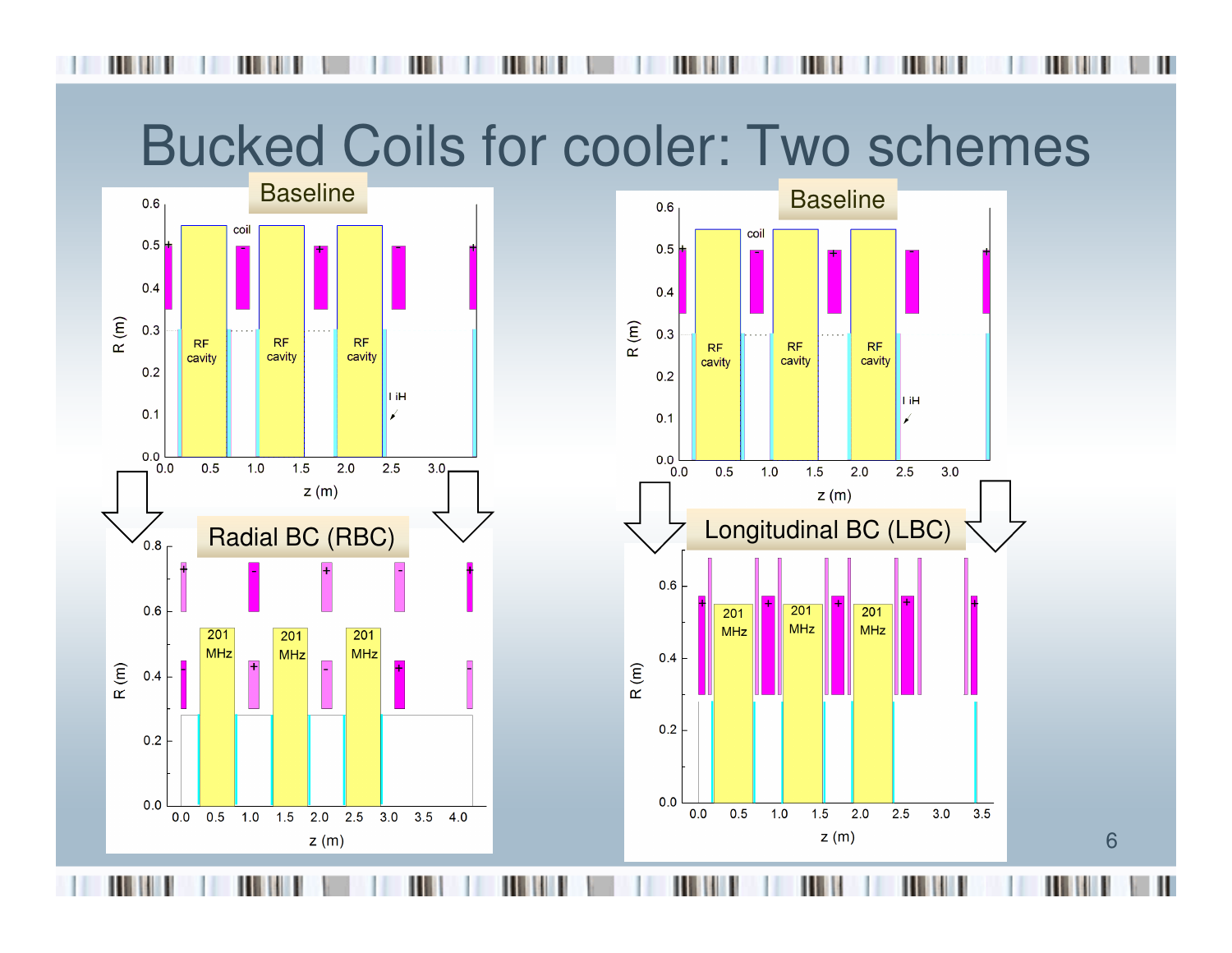

#### ICOOL simulation (1)



- •RBC performs better than LBC
- After optimization RBC gives 13% less muon per protons  $\bullet$ than baseline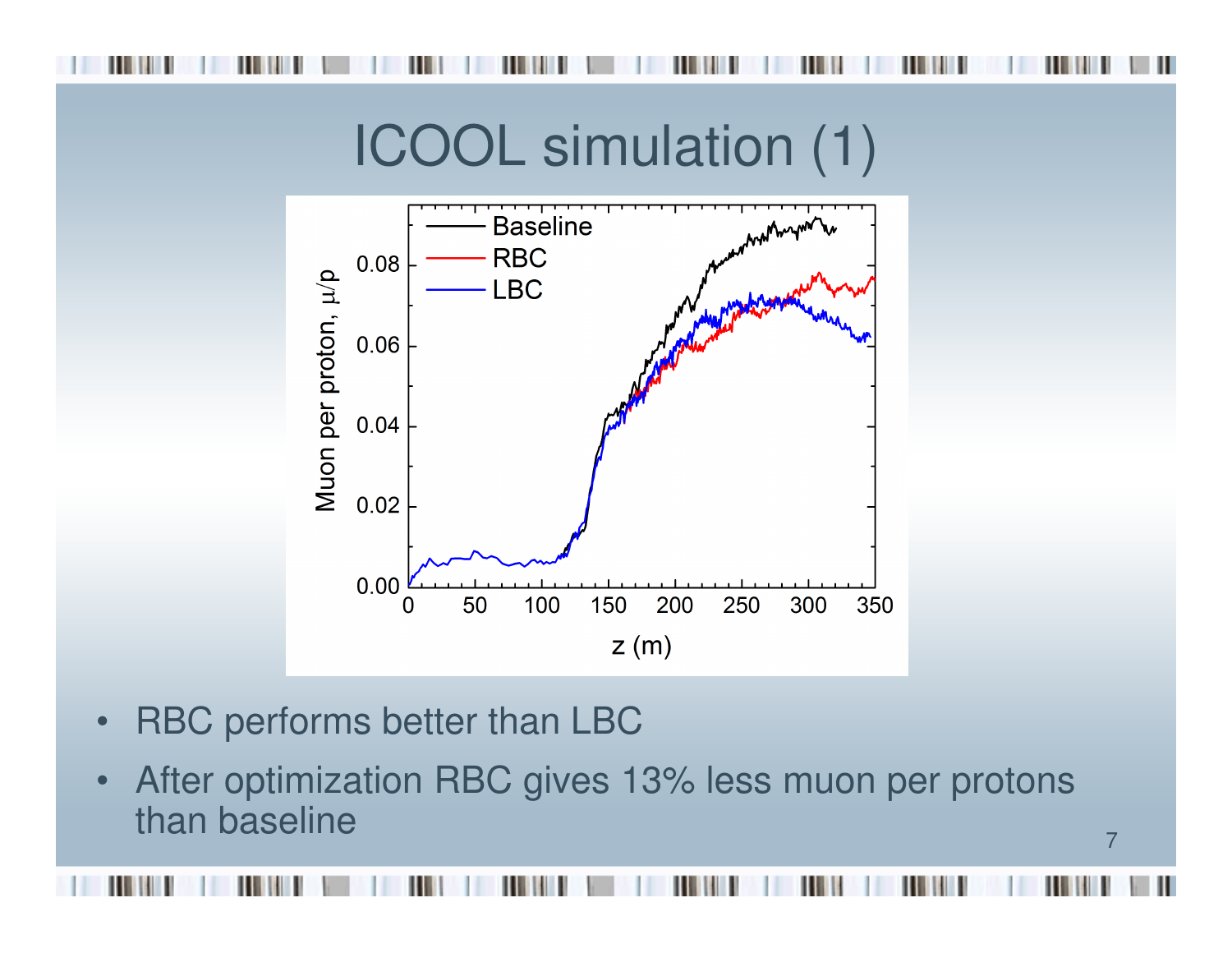#### ICOOL simulation (2)



• Cooling performance of BC schemes is comparable to baseline